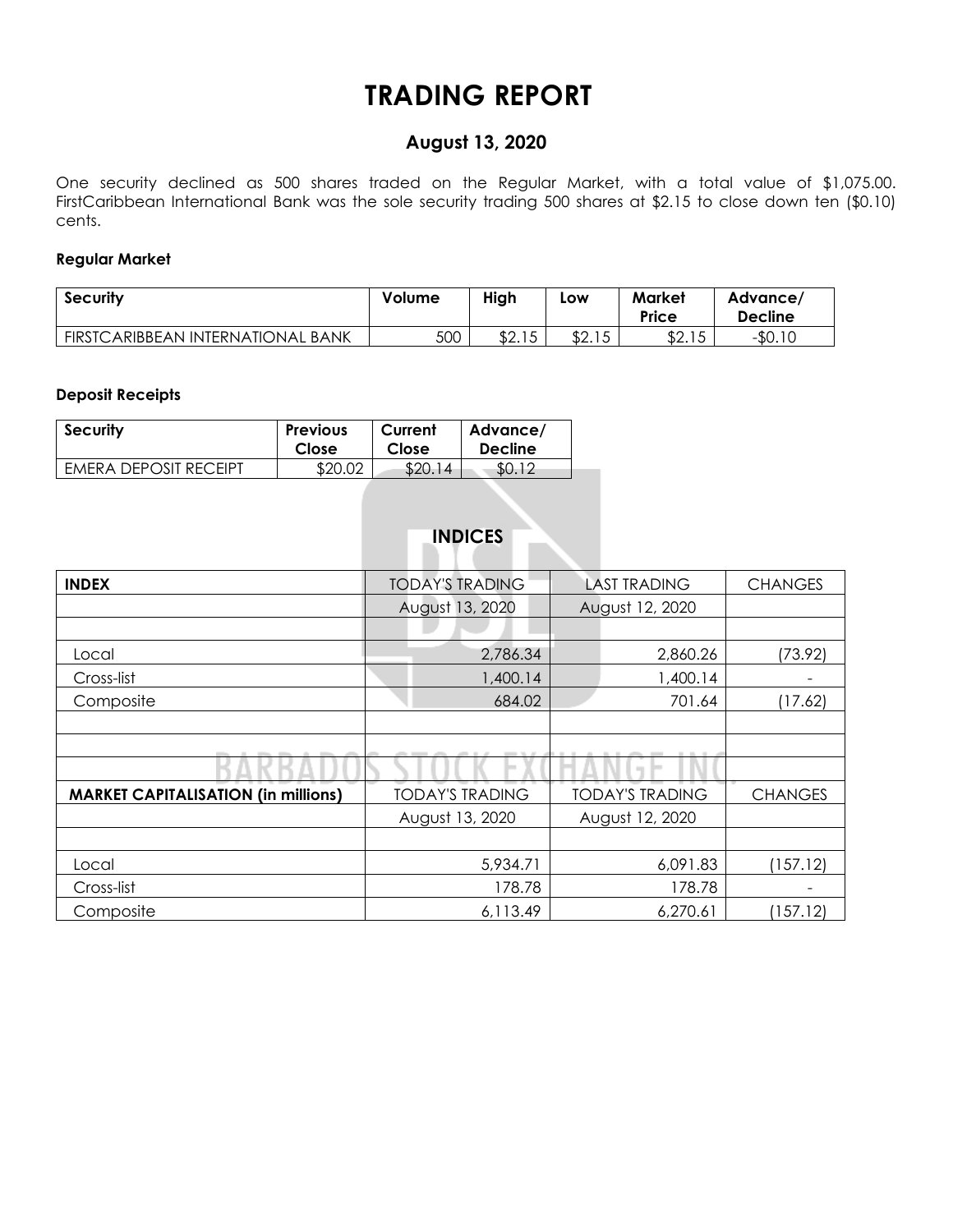### **MUTUAL FUNDS**

| August 13, 2020 |                                                                                          |   |            |              |            |                             |  |  |  |  |  |
|-----------------|------------------------------------------------------------------------------------------|---|------------|--------------|------------|-----------------------------|--|--|--|--|--|
| <b>ENDED</b>    | <b>NAME OF FUND</b>                                                                      |   | <b>NAV</b> | <b>OFFER</b> | <b>BID</b> | <b>NAV</b><br><b>CHANGE</b> |  |  |  |  |  |
| 07-Aug-20       | REPUBLIC CAPITAL GROWTH FUND                                                             | W | 1.2533     |              |            | 0.0136                      |  |  |  |  |  |
| 07-Aug-20       | REPUBLIC INCOME FUND                                                                     | W | 1.2309     |              |            | 0.0002                      |  |  |  |  |  |
| 07-Aug-20       | REPUBLIC PROPERTY FUND                                                                   | W | 0.6930     |              |            | $-0.0002$                   |  |  |  |  |  |
| 07-Aug-20       | FORTRESS CARIBBEAN GROWTH FUND                                                           | W | 5.8104     | 5.8104       | 5.8104     | 0.0348                      |  |  |  |  |  |
| 07-Aug-20       | FORTRESS HIGH INTEREST FUND - ACC.                                                       | W | 2.0489     |              |            | 0.0045                      |  |  |  |  |  |
| 07-Aug-20       | FORTRESS HIGH INTEREST FUND - DIST.                                                      | W | 1.0260     |              |            | 0.0022                      |  |  |  |  |  |
| 30-Jun-20       | ROYAL FIDELITY SELECT BALANCED FUND                                                      | m | 5.4132     | 5.4132       | 5.3049     | 0.0043                      |  |  |  |  |  |
| 30-Jun-20       | ROYAL FIDELITY STRATEGIC GROWTH FUND                                                     | m | 0.9451     | 0.9451       | 0.9272     | $-0.0009$                   |  |  |  |  |  |
| 30-Jun-20       | ROYAL FIDELITY PREMIUM INCOME FUND                                                       | m | 1.6683     | 1.6683       | 1.6349     | 0.0039                      |  |  |  |  |  |
| 07-Aug-20       | SAGICOR GLOBAL BALANCED FUND                                                             | W | 2.60       |              |            | 0.01                        |  |  |  |  |  |
| 07-Aug-20       | SAGICOR SELECT GROWTH FUND                                                               | W | 1.53       |              |            | 0.01                        |  |  |  |  |  |
| 07-Aug-20       | SAGICOR PREFERRED INCOME FUND*                                                           | W | 0.98       |              |            | 0.00                        |  |  |  |  |  |
|                 | * Indicates the Fund is currently ex-div   ^ Indicates the Fund values have been revised |   |            |              |            |                             |  |  |  |  |  |

NOTES: QUOTATIONS AND NET ASSET VALUE PER SHARE ARE SUPPLIED BY THE FUND MANAGEMENT. THE OFFERING PRICE INCLUDES NET ASSET VALUE PLUS ENTRY COSTS.

 $m =$  monthly valuation,  $q =$  quarterly valuation,  $w =$  weekly

# **BARBADOS STOCK EXCHANGE INC.**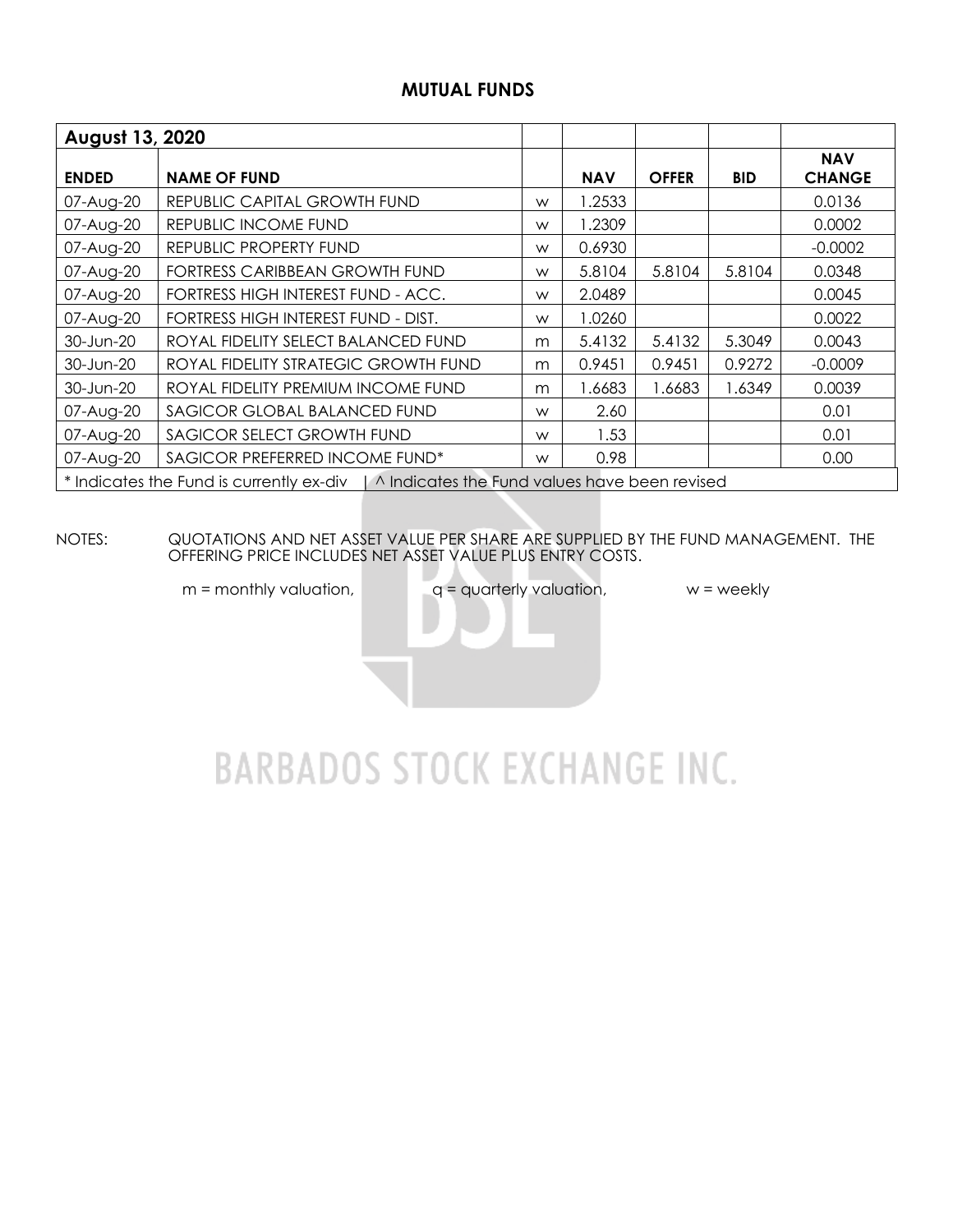#### **NEWS \*\*\*\*\*\*\*\*\*\*\*\*\*\*\*\*\*\*\*\*\*\*\*\*\*\*\*\*\*\*\*\*\***

#### **ANNUAL GENERAL MEETINGS**

**Barbados Farms Limited** – Directors of Barbados Farms Limited have fixed July 17th, 2020 as the record date for the determination of shareholders entitled to receive notice of the Annual General Meeting of the Company. The date of the meeting will be communicated in the Annual Report which we will provide to Shareholders as soon as it is available.

#### **ADDITIONAL SHARES LISTED**

**Goddard Enterprises Limited** – We wish to announce that 126,342 common shares in Goddard Enterprises Limited were listed today on the Exchange representing shares issued in relation to the Company's Employee Share Purchase Scheme.

#### **DIVIDEND DECLARATIONS**

**Emera Deposit Receipt** - Directors have declared a cash dividend of sixty-one point two five (CDN \$0.6125) cents per common share to be paid on **August 14th, 2020** to Shareholders on record at close of business on **July 31st, 2020**. Registered holders of depositary receipts ("Depositary Receipts") issued pursuant to Section 4.1 of the Amended and Restated Deposit Agreement dated February 2<sup>nd</sup>, 2016 among Emera, the Barbados Central Securities Depository Inc. and registered and beneficial holders of depositary receipts from time to time, are entitled to receive, in proportion to the number of Depositary Receipts held by them, respectively, a distribution in the amount of any cash received by the Barbados Central Securities Depository Inc. (net of any applicable withholding taxes) in connection with the Dividend (the "Distribution").

**Cave Shepherd and Company Limited** – Directors have declared an interim dividend of five (\$0.05) cents per share to be paid on August 21st, 2020 to Shareholders on record at close of business on August 7th, 2020.

#### **BSE NOTICES**

#### **COVID-19 PROCEDURAL UPDATE**

In light of the ongoing COVID-19 contagion affecting the island, the Barbados Stock Exchange Inc. (BSE) and the Barbados Central Securities Depository Inc. (BCSDI) have been instituting several procedural changes.

Kindly note that effective May 18th, 2020, the BSE and BCSDI re-opened and has resumed normal office hours of 8:00 a.m. to 4:00 p.m. Please also note that we have implemented digital temperature checks for all persons entering the building. These checks are being conducted on both staff and clients alike by trained personnel.

While we acknowledge that every person with fever may not be COVID-19 positive and that some individuals may present without symptoms, please note that any person with a temperature reading of 100˚ F (37.8˚ C) or over will be denied entry to conduct business within our offices.

We wish to thank you in advance for your understanding and cooperation, however, we must emphasize that this is a necessary step for the protection of staff and clients alike.

#### **TRADING SUSPENSION**

The **Barbados Stock Exchange Inc. (BSE)** wishes to advise that due to non-compliance with **Section 4.01.3** and subject to **Section 3.01.5.(1)(b)** of the Rules of the Barbados Stock Exchange Inc. trading in the Common Shares of **Banks Holdings Limited** were suspended effective **December 10th, 2019**.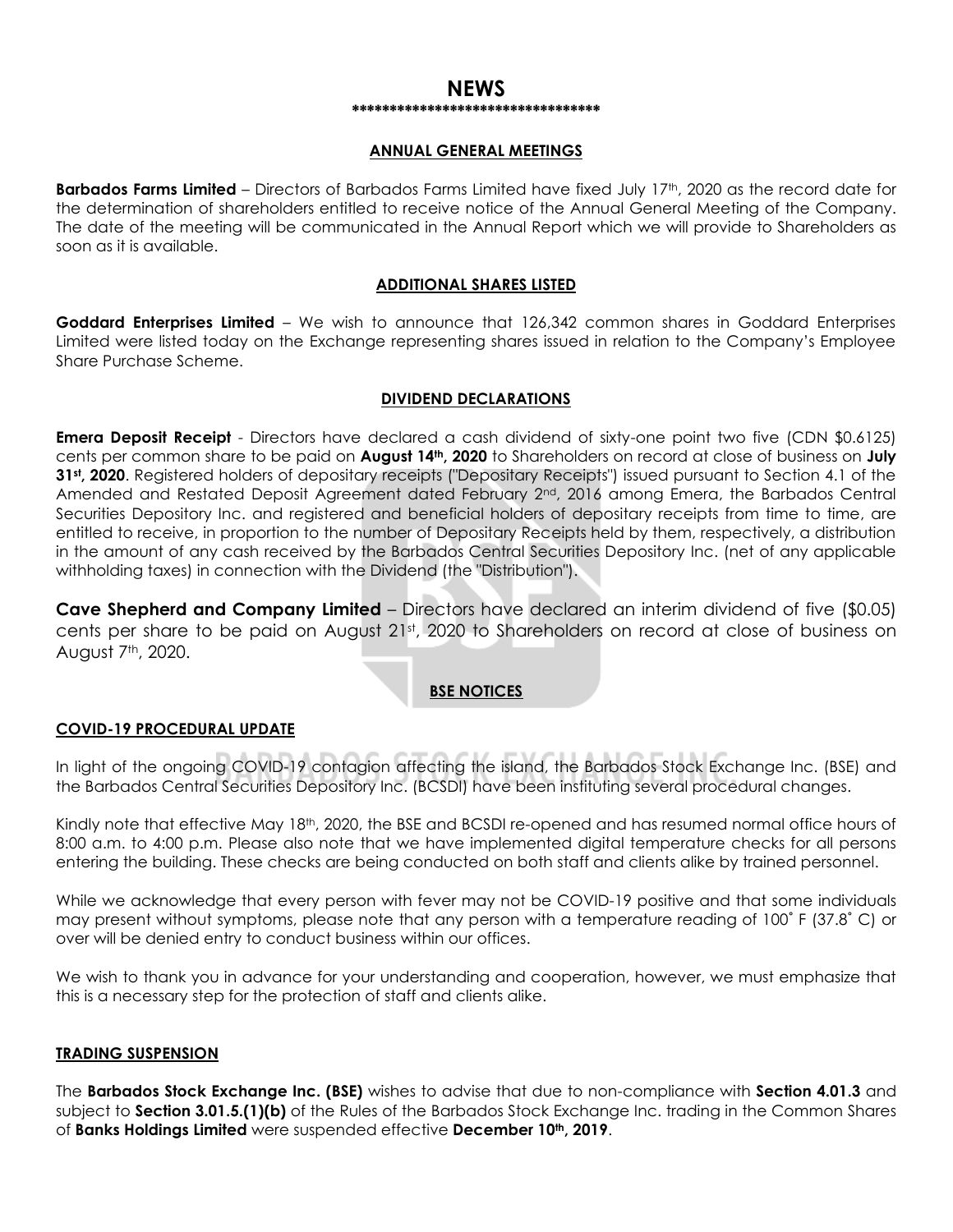The **Barbados Stock Exchange Inc. (BSE)** wishes to advise that due to non-compliance with **Section 4.01.3** and subject to **Section 3.01.5.(1)(b)** of the Rules of the Barbados Stock Exchange Inc. trading in the Common Shares of **Barbados Dairy Industries Limited** were suspended effective **December 10th, 2019**.

The **Barbados Stock Exchange Inc. (BSE)** wishes to advise that to facilitate the closing of the Scheme of Arrangement effected by way of Section 99 of the Companies Act 1981 of Bermuda involving the transfer of all the issued and outstanding shares in **Sagicor Financial Corporation Limited** to **Alignvest Acquisition II**, it has suspended trading in the security **Sagicor Financial Corporation Limited**.

The **Barbados Stock Exchange Inc. (BSE)** wishes to advise that, as a result of the approved amalgamation of **Cable and Wireless (Barbados) Limited (CWBL)** and **Cable & Wireless West Indies Limited (CWWI)**, trading in the security - Cable and Wireless (Barbados) Limited - has been suspended with immediate effect.



# **BARBADOS STOCK EXCHANGE INC.**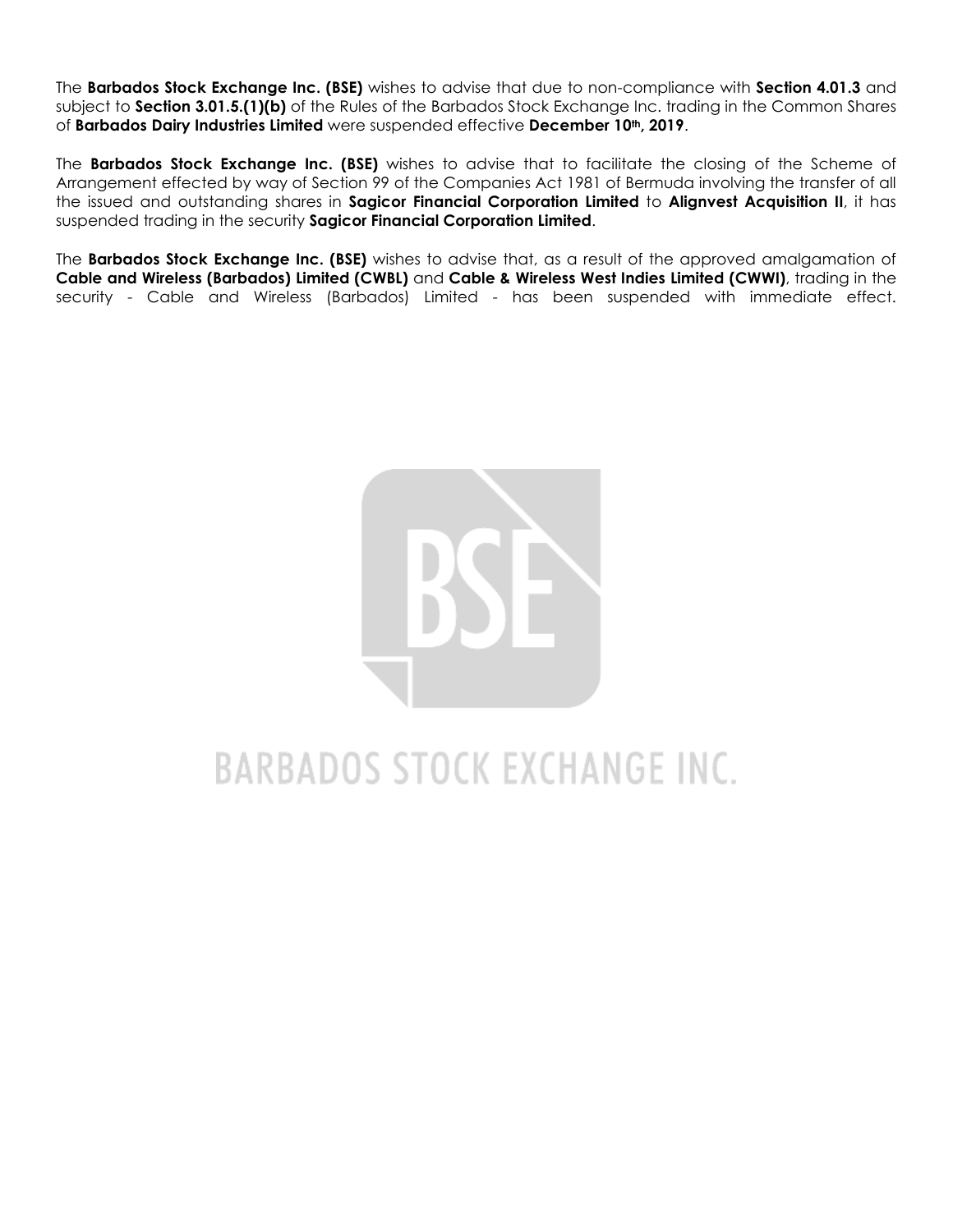| 8th Avenue Belleville, ST. MICHAEL. BARBADOS.<br>TEL:436-9871/72 FAX 429-8942 website:<br>www.bse.com.bb |                   |                                  |        |        |         |         |          |            |         |             |             |
|----------------------------------------------------------------------------------------------------------|-------------------|----------------------------------|--------|--------|---------|---------|----------|------------|---------|-------------|-------------|
|                                                                                                          |                   | <b>SHARE SUMMARY INFORMATION</b> |        |        |         |         |          |            |         |             |             |
|                                                                                                          |                   | Thursday August 13, 2020         |        |        |         |         |          |            |         |             |             |
|                                                                                                          | <b>Last Trade</b> |                                  |        |        | Last    | Current | Price    | <b>Bid</b> | Ask     | <b>Bid</b>  | Ask         |
| Company                                                                                                  | Date              | Volume                           | High   | Low    | Close   | Close   | Change   | Price      | Price   | <b>Size</b> | <b>Size</b> |
| ABV Investments Incorporated                                                                             | 13-Mar-20         |                                  |        |        | \$0.15  | \$0.15  |          | \$0.02     | \$0.30  | 8,080       | 10,500      |
| <b>BICO Limited</b>                                                                                      | 26-Jun-20         |                                  |        |        | \$3.10  | \$3.10  |          | \$3.11     |         | 64          |             |
| <b>Banks Holdings Limited -+</b>                                                                         | 09-Dec-19         |                                  |        |        | \$4.85  | \$4.85  |          |            |         |             |             |
| <b>Barbados Dairy Industries Limited -+</b>                                                              | 04-Oct-19         |                                  |        |        | \$3.00  | \$3.00  |          |            |         |             |             |
| <b>Barbados Farms Limited</b>                                                                            | 04-May-20         |                                  |        |        | \$0.40  | \$0.40  |          | \$0.35     | \$0.39  | 1,000       | 1,000       |
| Cable and Wireless Barbados Limited -+                                                                   | $21-Sep-17$       |                                  |        |        | \$2.29  | \$2.29  |          |            |         |             |             |
| Cave Shepherd and Company Limited -*                                                                     | 12-Aug-20         |                                  |        |        | \$4.39  | \$4.39  |          | \$4.15     | \$4.39  | 4,320       | 3,820       |
| FirstCaribbean International Bank                                                                        | 13-Aug-20         | 500                              | \$2.15 | \$2.15 | \$2.25  | \$2.15  | $-$0.10$ | \$2.10     | \$2.15  | 734         | 100         |
| Eppley Caribbean Property Fund SCC - Dev Fund                                                            | 17-Jul-20         |                                  |        |        | \$0.18  | \$0.18  |          |            | \$0.18  |             | 35,118      |
| Eppley Caribbean Property Fund SCC - Value Fund                                                          | 27-Jul-20         |                                  |        |        | \$0.57  | \$0.57  |          | \$0.56     | \$0.57  | 20,301      | 27,200      |
| Goddard Enterprises Limited                                                                              | 12-Aug-20         |                                  |        |        | \$2.60  | \$2.60  |          | \$2.55     | \$2.59  | 600         | 2,754       |
| Insurance Corporation of Barbados Limited                                                                | 12-Aug-20         |                                  |        |        | \$3.00  | \$3.00  |          | \$3.00     | \$3.10  | 287         | 11,000      |
| One Caribbean Media Limited                                                                              | 06-Mar-20         |                                  |        |        | \$2.70  | \$2.70  |          | \$2.00     | \$2.60  | 600         | 3,000       |
| Sagicor Financial Corporation Pref 6.5%                                                                  | 23-Jun-16         |                                  |        |        | \$2.26  | \$2.26  |          |            |         |             |             |
| Sagicor Financial Corporation Limited -+                                                                 | 29-Nov-19         |                                  |        |        | \$2.80  | \$2.80  |          |            |         |             |             |
| West India Biscuit Company Limited                                                                       | 10-Aug-20         |                                  |        |        | \$31.13 | \$31.13 |          | \$31.00    | \$32.00 | 200         | 3,200       |
| Emera Deposit Receipt -*                                                                                 | 10-Feb-20         |                                  |        |        | \$20.02 | \$20.14 | \$0.12   | \$25.00    |         | 250         |             |
| <b>TOTAL SHARES BOUGHT &amp; SOLD</b>                                                                    |                   | 500                              |        |        |         |         |          |            |         |             |             |
|                                                                                                          |                   |                                  |        |        |         |         |          |            |         |             |             |
| <b>Junior Market</b>                                                                                     |                   |                                  |        |        |         |         |          |            |         |             |             |
| <b>TOTAL SHARES BOUGHT &amp; SOLD</b>                                                                    |                   |                                  |        |        |         |         |          |            |         |             |             |
|                                                                                                          |                   |                                  |        |        |         |         |          |            |         |             |             |
|                                                                                                          |                   |                                  |        |        |         |         |          |            |         |             |             |
|                                                                                                          |                   |                                  |        |        |         |         |          |            |         |             |             |
|                                                                                                          |                   |                                  |        |        |         |         |          |            |         |             |             |
|                                                                                                          |                   |                                  |        |        |         |         |          |            |         |             |             |
|                                                                                                          |                   |                                  |        |        |         |         |          |            |         |             |             |
|                                                                                                          |                   |                                  |        |        |         |         |          |            |         |             |             |
|                                                                                                          |                   |                                  |        |        |         |         |          |            |         |             |             |
|                                                                                                          |                   |                                  |        |        |         |         |          |            |         |             |             |
|                                                                                                          |                   |                                  |        |        |         |         |          |            |         |             |             |